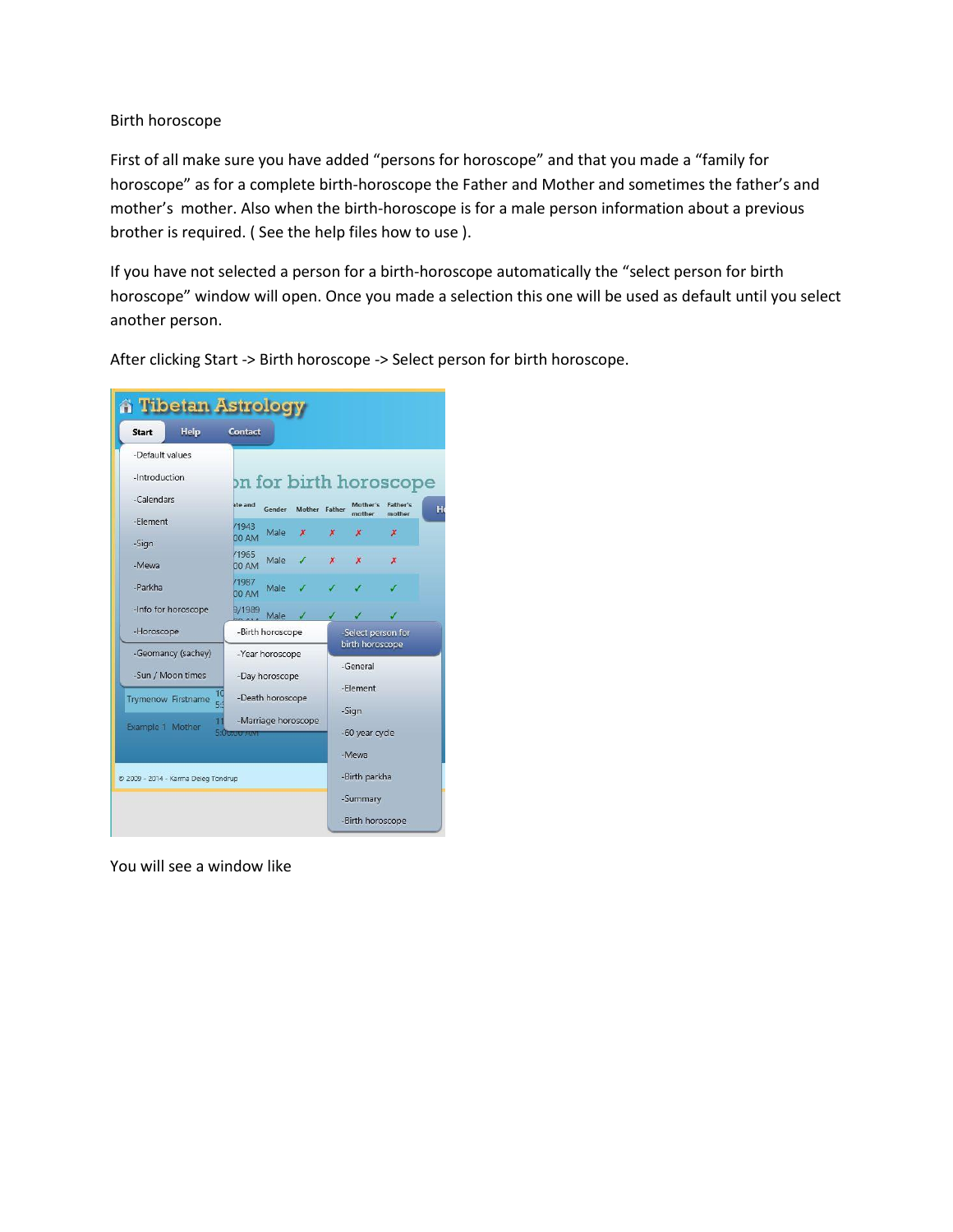|                |                       |                                     | <b>A Tibetan Astrology</b>        |          |                  |                  |                           |                           |           |  |
|----------------|-----------------------|-------------------------------------|-----------------------------------|----------|------------------|------------------|---------------------------|---------------------------|-----------|--|
|                | <b>Start</b>          | Help                                | Contact                           |          |                  |                  |                           |                           |           |  |
| KDT            |                       |                                     |                                   |          |                  |                  |                           |                           |           |  |
|                |                       |                                     | Select person for birth horoscope |          |                  |                  |                           |                           |           |  |
| Family<br>name |                       | <b>First name</b>                   | <b>Birthdate and</b><br>Time      | Gender   | Mother Father    |                  | Mother's<br>mother        | <b>Father's</b><br>mother | Horoscope |  |
|                |                       | <b>Trymenow Firstname</b>           | 1/13/1943<br>9:40:00 AM           | Male     | $\boldsymbol{x}$ | Х                | Х                         | x                         |           |  |
|                | Example 1 Father      |                                     | 7/15/1965<br>5:00:00 AM           | Male     |                  | X                | x                         | X                         |           |  |
|                | Example 1             | Previous<br>brother                 | 6/10/1987<br>5:00:00 AM           | Male     |                  |                  |                           |                           |           |  |
|                | Example 1             | WB 142 -<br>4.4                     | 11/29/1989<br>5:00:00 AM          | Male     |                  |                  |                           | ✓                         |           |  |
|                | ample 1               | Father's<br>mother                  | 6/10/1942<br>5:00:00 AM           | Female X |                  | $\boldsymbol{x}$ | $\boldsymbol{\mathsf{x}}$ | Х                         |           |  |
|                | Ext <sub>mple 1</sub> | Mother's<br>mother                  | 6/10/1942<br>5:00:00 AM           | Female # |                  | Х                | Х                         | Х                         |           |  |
|                |                       | <b>Trylnenow Firstname</b>          | 10/10/1944<br>5:36:00 PM          | Female X |                  | $\boldsymbol{x}$ | $\boldsymbol{x}$          | ×                         |           |  |
|                |                       | Exan ple 1 Mother                   | 11/19/1965<br>5:00:00 AM          | Female V |                  | $\mathbf x$      | ×                         | ×                         |           |  |
|                |                       |                                     |                                   |          |                  |                  |                           |                           |           |  |
|                |                       | © 2009 - 2014 - Karma Deleg Tondrup |                                   |          |                  |                  |                           |                           |           |  |

The red  $\frac{1}{2}$  ross indicates there is no information about this person.

The green tick mark shows the available information.

In this "Example1 WB 142 – 4.4" all required information for a birth horoscope is available so give a click on this line after which the window "general information" about this person will open. On this page

| Horoscope                             |
|---------------------------------------|
| -Select person for<br>birth horoscope |
| -General                              |
| -Element                              |
| -Sign                                 |
| -60 year cycle                        |
| -Mewa                                 |
| -Birth parkha                         |
| -Summary                              |
| -Birth horoscope                      |

there is also a button Horoscope.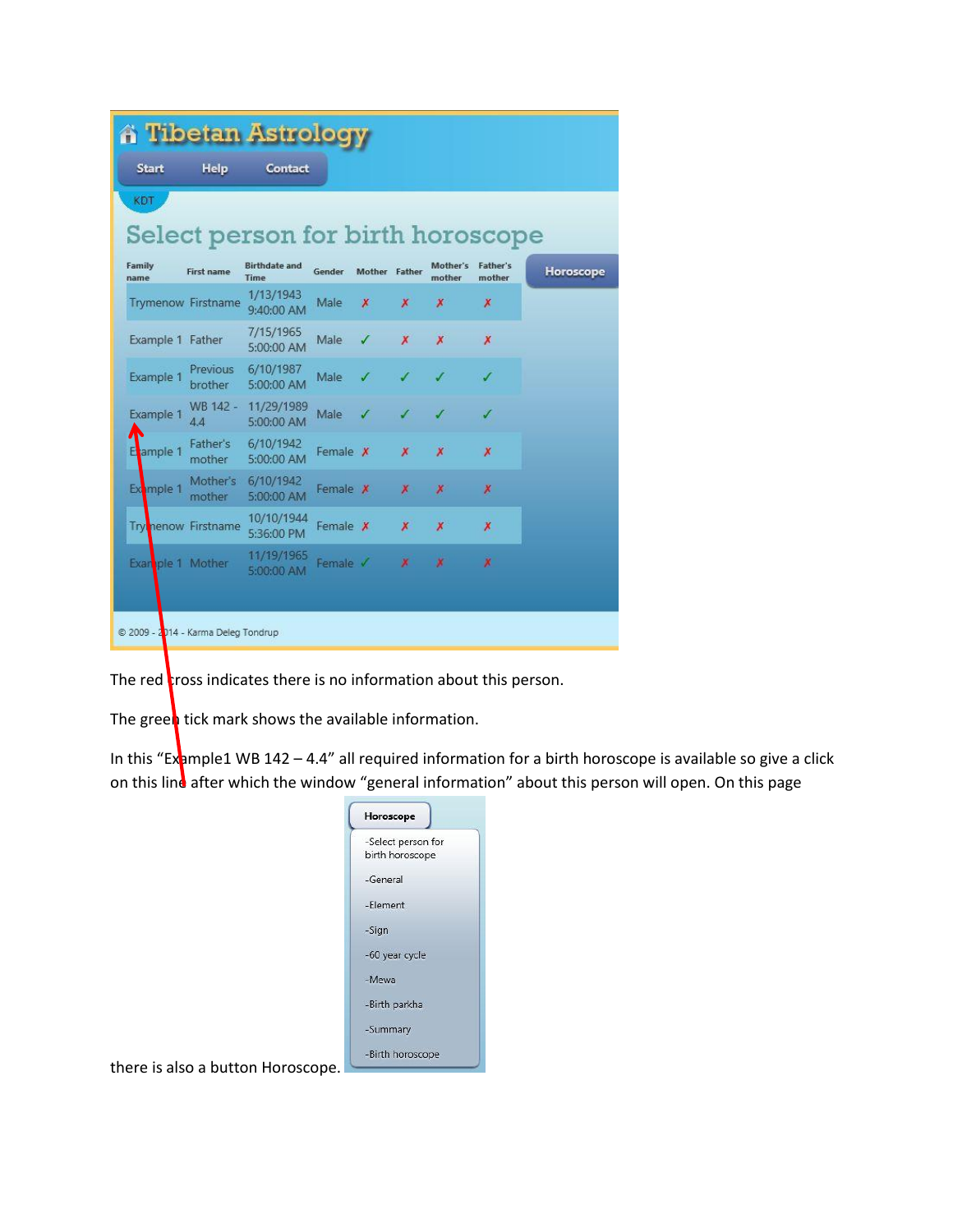## General

| <b>Family name</b>                 | Example 1             |  |  |  |
|------------------------------------|-----------------------|--|--|--|
| <b>First name</b>                  | WB 142 - 4.4          |  |  |  |
| <b>Birthdate and Time</b>          | 11/29/1989 5:00:00 AM |  |  |  |
| Tibetan birthdate (yyyy mm t dd t) | 1989 10 N 1 N         |  |  |  |
| <b>Year element</b>                | Farth                 |  |  |  |
| Year gender                        | Female                |  |  |  |
| Year sign                          | Snake                 |  |  |  |
| <b>Year mewa</b>                   | Black <sub>2</sub>    |  |  |  |
| <b>Year vitality</b>               | Fire                  |  |  |  |
| <b>Year body</b>                   | Wood                  |  |  |  |
| Year power                         | Earth                 |  |  |  |
| <b>Year wind</b>                   | Water                 |  |  |  |
| Year la                            | Wood                  |  |  |  |
| Month element                      | Metal                 |  |  |  |
| Month gender                       | Female                |  |  |  |
| Month sign                         | Ox                    |  |  |  |
| Day of week                        | We                    |  |  |  |
| Day element                        | Water                 |  |  |  |
| Day sign                           | Monkey                |  |  |  |
| <b>Hour element</b>                | Wood                  |  |  |  |
| Hour sign                          | Rabbit                |  |  |  |
| Day mewa                           | Red 7                 |  |  |  |
| Day parkha                         | dwa                   |  |  |  |
| Lunar mansion                      | lha mtshams           |  |  |  |
| Weekday / Lunar mansion            | Water - Earth         |  |  |  |
| Yoga                               | shin tu 'grams        |  |  |  |
| Karana                             | gdab pa               |  |  |  |
| Long lunar day                     | 4:14.23               |  |  |  |
| Long moon                          | 16;25,19              |  |  |  |
| Long sun                           | 15:45.43              |  |  |  |
| Long yoga                          | 5:11.2                |  |  |  |
| Mean long sun                      | 7:2.18                |  |  |  |

A click on Horoscope will give you the options

-select person for horoscope

-general

-Element

-Sign

-60 year cycle

-Mewa

-Birth parkha